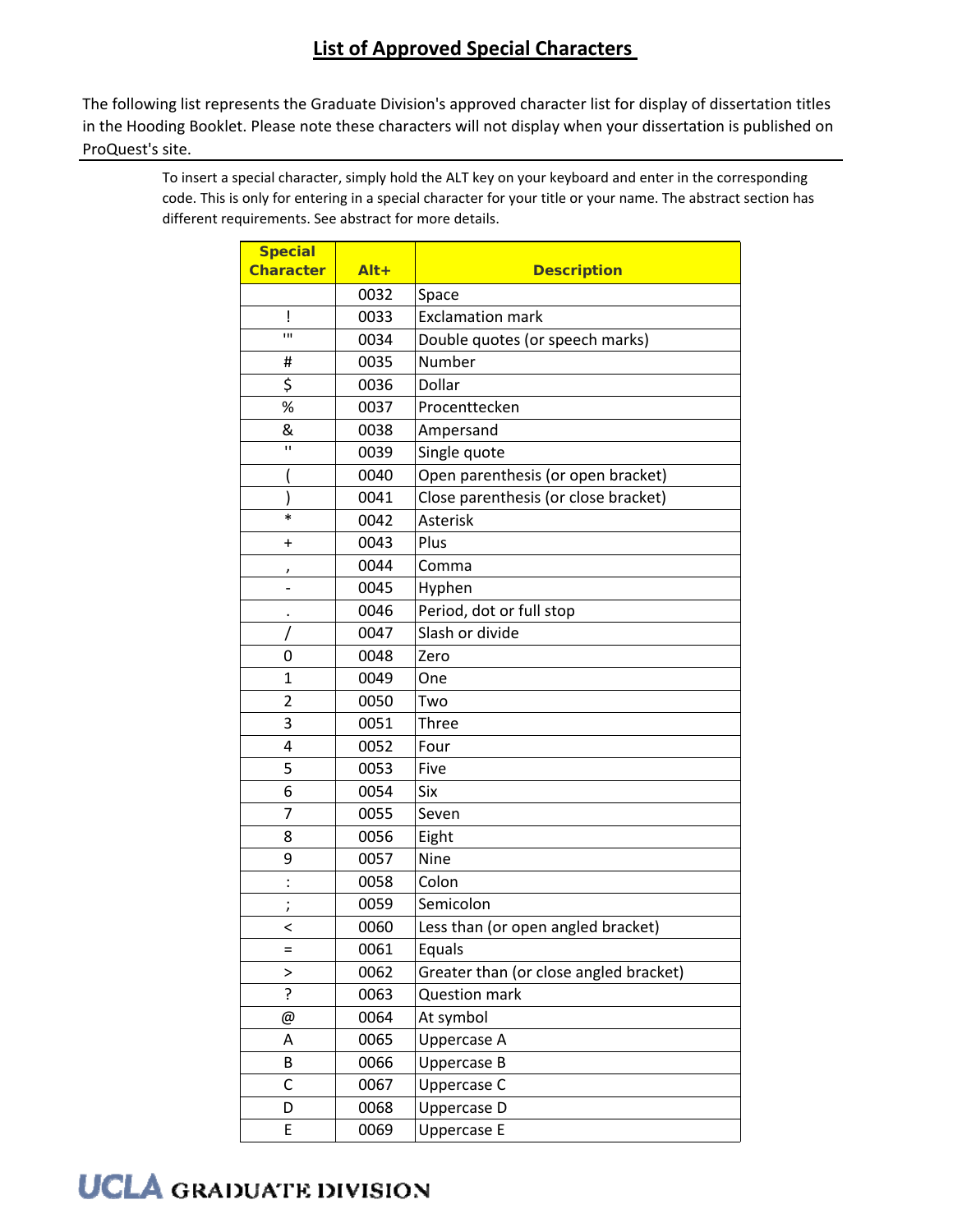| F            | 0070 | <b>Uppercase F</b> |
|--------------|------|--------------------|
| G            | 0071 | <b>Uppercase G</b> |
| Η            | 0072 | Uppercase H        |
| I            | 0073 | Uppercase I        |
| J            | 0074 | Uppercase J        |
| Κ            | 0075 | Uppercase K        |
| L            | 0076 | Uppercase L        |
| M            | 0077 | Uppercase M        |
| N            | 0078 | Uppercase N        |
| O            | 0079 | Uppercase O        |
| P            | 0080 | Uppercase P        |
| Q            | 0081 | Uppercase Q        |
| ${\sf R}$    | 0082 | Uppercase R        |
| S            | 0083 | <b>Uppercase S</b> |
| T            | 0084 | Uppercase T        |
| U            | 0085 | Uppercase U        |
| V            | 0086 | Uppercase V        |
| W            | 0087 | Uppercase W        |
| Χ            | 0088 | Uppercase X        |
| Υ            | 0089 | <b>Uppercase Y</b> |
| Z            | 0090 | Uppercase Z        |
| ĺ            | 0091 | Opening bracket    |
|              | 0092 | <b>Backslash</b>   |
| J            | 0093 | Closing bracket    |
| Λ            | 0094 | Caret - circumflex |
|              | 0095 | Underscore         |
| $\cdot$      | 0096 | Grave accent       |
| а            | 0097 | Lowercase a        |
| b            | 0098 | Lowercase b        |
| C            | 0099 | Lowercase c        |
| d            | 0100 | Lowercase d        |
| e            | 0101 | Lowercase e        |
| $\mathsf{f}$ | 0102 | Lowercase f        |
| g            |      |                    |
| h            | 0103 | Lowercase g        |
|              | 0104 | Lowercase h        |
| i            | 0105 | Lowercase i        |
|              | 0106 | Lowercase j        |
| k            | 0107 | Lowercase k        |
| I            | 0108 | Lowercase I        |
| m            | 0109 | Lowercase m        |
| n            | 0110 | Lowercase n        |
| о            | 0111 | Lowercase o        |
| р            | 0112 | Lowercase p        |
| q            | 0113 | Lowercase q        |
| r            | 0114 | Lowercase r        |
| s            | 0115 | Lowercase s        |

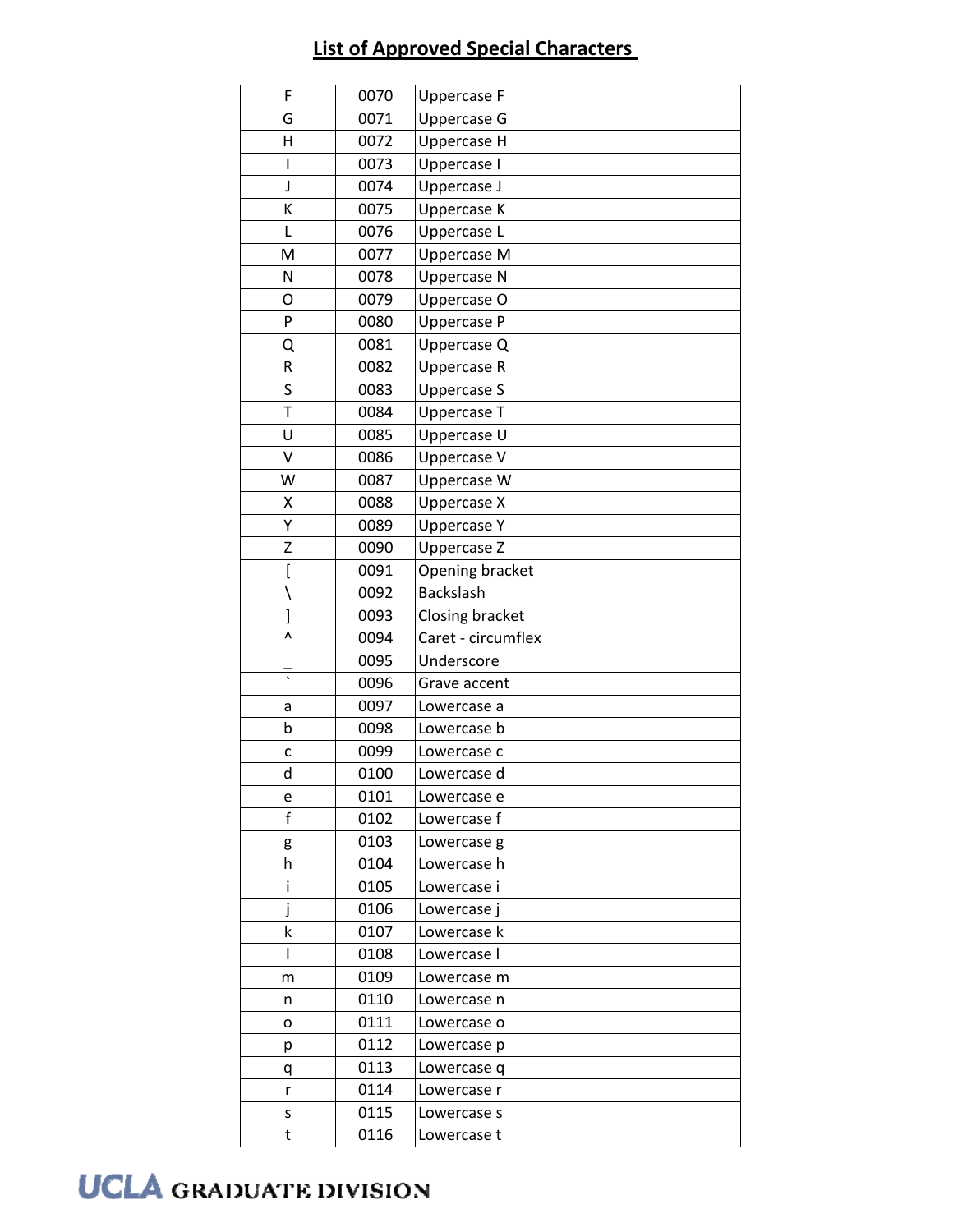| u                       | 0117 | Lowercase u                            |
|-------------------------|------|----------------------------------------|
| V                       | 0118 | Lowercase v                            |
| W                       | 0119 | Lowercase w                            |
| x                       | 0120 | Lowercase x                            |
| у                       | 0121 | Lowercase y                            |
| z                       | 0122 | Lowercase z                            |
| {                       | 0123 | <b>Opening brace</b>                   |
|                         | 0124 | Vertical bar                           |
| }                       | 0125 | Closing brace                          |
| $\sim$                  | 0126 | Equivalency sign - tilde               |
| i                       | 0161 | Inverted exclamation mark              |
| ¢                       | 0162 | Cent sign                              |
| £                       | 0163 | Pound sign                             |
| ¤                       | 0164 | Currency sign                          |
| ¥                       | 0165 | Yen sign                               |
| ı                       | 0166 | Pipe, Broken vertical bar              |
| ş                       | 0167 | Section sign                           |
|                         | 0168 | Spacing diaeresis - umlaut             |
| ©                       | 0169 | Copyright sign                         |
| ₫                       | 0170 | Feminine ordinal indicator             |
| «                       | 0171 | Left double angle quotes               |
| -                       | 0172 | Not sign                               |
| ®                       | 0174 | Registered trade mark sign             |
| -                       | 0175 | Spacing macron - overline              |
| $\mathbf{o}$            | 0176 | Degree sign                            |
| Ŧ                       | 0177 | Plus-or-minus sign                     |
| $\overline{\mathbf{c}}$ | 0178 | Superscript two - squared              |
| З                       | 0179 | Superscript three - cubed              |
| $\pmb{\cdot}$           | 0180 | Acute accent - spacing acute           |
| μ                       | 0181 | Micro sign                             |
| 1                       | 0182 | Pilcrow sign - paragraph sign          |
|                         | 0184 | Spacing cedilla                        |
| 1                       | 0185 | Superscript one                        |
| ō                       | 0186 | Masculine ordinal indicator            |
| ))                      | 0187 | Right double angle quotes              |
| ¼                       | 0188 | Fraction one quarter                   |
| $\frac{1}{2}$           | 0189 | Fraction one half                      |
| $\frac{3}{4}$           | 0190 | Fraction three quarters                |
| غ                       | 0191 | Inverted question mark                 |
| À                       | 0192 | Latin capital letter A with grave      |
| Á                       | 0193 | Latin capital letter A with acute      |
| Â                       | 0194 | Latin capital letter A with circumflex |
| Ã                       | 0195 | Latin capital letter A with tilde      |
| Ä                       | 0196 | Latin capital letter A with diaeresis  |
| Å                       | 0197 | Latin capital letter A with ring above |
| Æ                       | 0198 | Latin capital letter AE                |
| $\mathsf{C}$            | 0199 | Latin capital letter C with cedilla    |

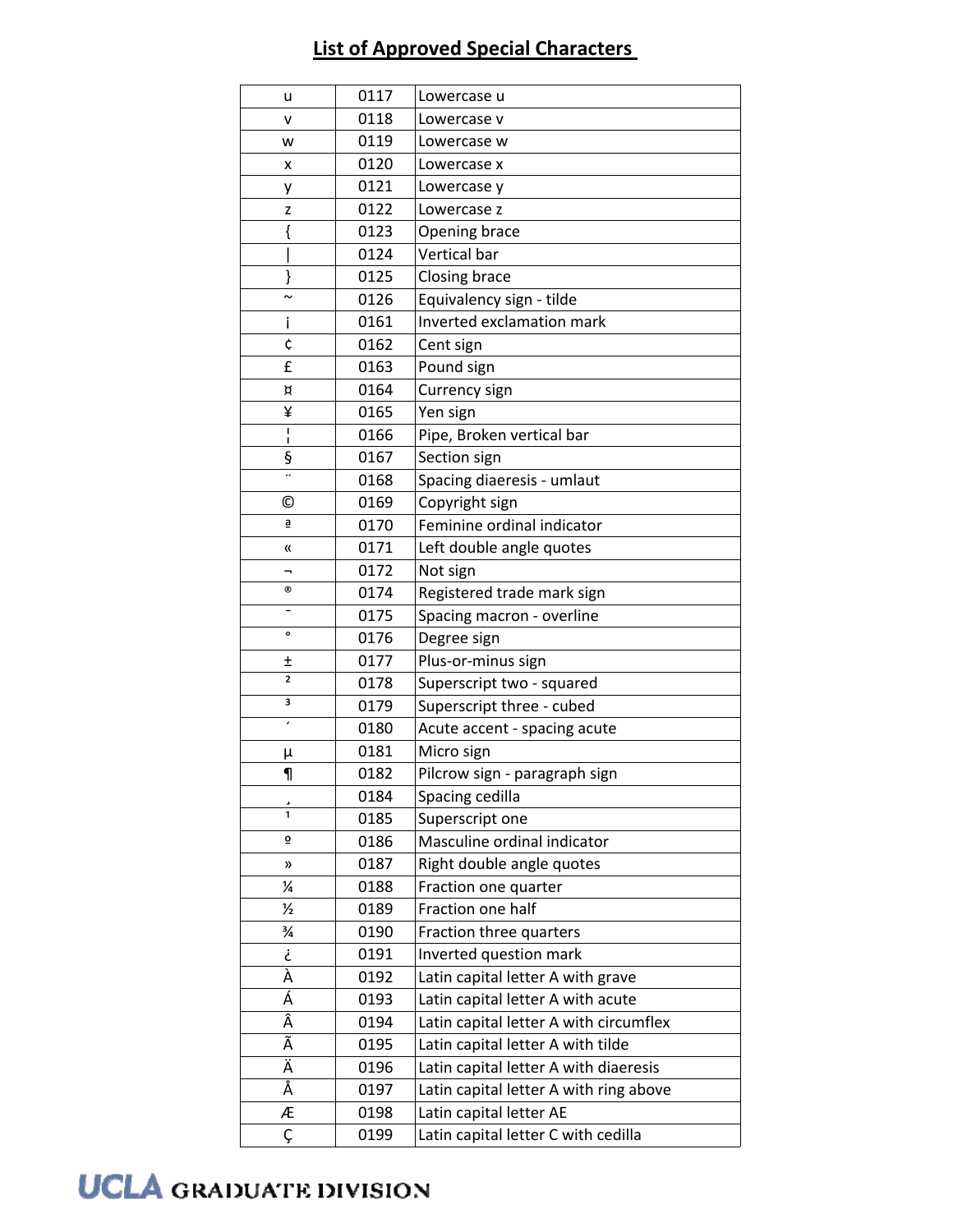| È | 0200 | Latin capital letter E with grave      |
|---|------|----------------------------------------|
| É | 0201 | Latin capital letter E with acute      |
| Ê | 0202 | Latin capital letter E with circumflex |
| Ë | 0203 | Latin capital letter E with diaeresis  |
| Ì | 0204 | Latin capital letter I with grave      |
| Í | 0205 | Latin capital letter I with acute      |
| Î | 0206 | Latin capital letter I with circumflex |
| Ï | 0207 | Latin capital letter I with diaeresis  |
| Ð | 0208 | Latin capital letter ETH               |
| Ñ | 0209 | Latin capital letter N with tilde      |
| Ò | 0210 | Latin capital letter O with grave      |
| Ó | 0211 | Latin capital letter O with acute      |
| Ô | 0212 | Latin capital letter O with circumflex |
| Õ | 0213 | Latin capital letter O with tilde      |
| Ö | 0214 | Latin capital letter O with diaeresis  |
| × | 0215 | Multiplication sign                    |
| ø | 0216 | Latin capital letter O with slash      |
| Ù | 0217 | Latin capital letter U with grave      |
| Ú | 0218 | Latin capital letter U with acute      |
| Û | 0219 | Latin capital letter U with circumflex |
| Ü | 0220 | Latin capital letter U with diaeresis  |
| Ý | 0221 | Latin capital letter Y with acute      |
| Þ | 0222 | Latin capital letter THORN             |
| ß | 0223 | Latin small letter sharp s - ess-zed   |
| à | 0224 | Latin small letter a with grave        |
| á | 0225 | Latin small letter a with acute        |
| â | 0226 | Latin small letter a with circumflex   |
| ã | 0227 | Latin small letter a with tilde        |
| ä | 0228 | Latin small letter a with diaeresis    |
| å | 0229 | Latin small letter a with ring above   |
| æ | 0230 | Latin small letter ae                  |
| ç | 0231 | Latin small letter c with cedilla      |
| è | 0232 | Latin small letter e with grave        |
| é | 0233 | Latin small letter e with acute        |
| ê | 0234 | Latin small letter e with circumflex   |
| ë | 0235 | Latin small letter e with diaeresis    |
| ì | 0236 | Latin small letter i with grave        |
| í | 0237 | Latin small letter i with acute        |
| î | 0238 | Latin small letter i with circumflex   |
| ï | 0239 | Latin small letter i with diaeresis    |
| ð | 0240 | Latin small letter eth                 |
| ñ | 0241 | Latin small letter n with tilde        |
| ò | 0242 | Latin small letter o with grave        |
| ó | 0243 | Latin small letter o with acute        |
| ô | 0244 | Latin small letter o with circumflex   |
| õ | 0245 | Latin small letter o with tilde        |
| ö | 0246 | Latin small letter o with diaeresis    |